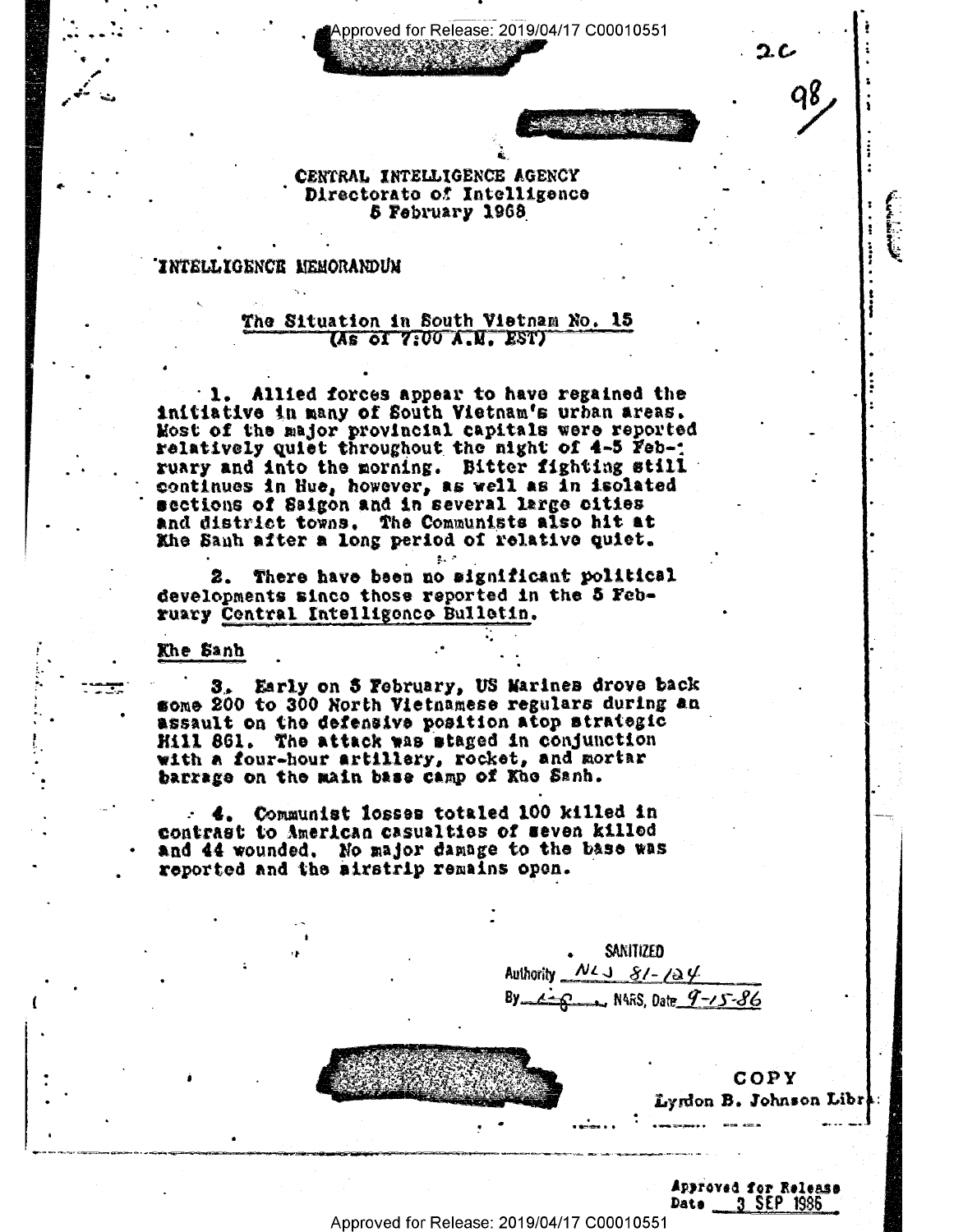## I Corps

Bitter, door-to-door fighting was reported 5. continuing in Hue as US and South Victnamese soldiers exert increasing pressuro on pockets of enemy resistonce in several soctors of the city. Progress is slow, with determined Communist elements clinging to isolated strongpoints in the citadel and on the south bank of the Perfume Rivor.

Hoavy fighting erupted in the market place 6. of Trieu Phong, a district capital just to the north of Quang Tri city, at mid-morning today. Additionally four, possibly eight, Communist battalions are re-<br>ported moving toward Quang Tri city from the southwest, and it is possible that a new attack is upcoming in this area, although there is no other confirmation of the report.

7. Other reports state the Communists are planning to strike the provincial capitals of Tam Ky and Quang Ngai city and several district towns sometime bofore 10 January. Although such reports of imminent enemy action may be part of a Communist scare<br>campaign, the enemy still retains the potential to mount at least limited attacks, supported by mortar and rocket forays throughout I Corps.

There are no developments on the massing ٠В. of North Vietnamese forces, including the entire 2nd Division, in the Da Nang area reported in our Sitreps of 3 and 4 February.

## II Corps.

During the night of 4-5 February and up to 9. mid-morning today, there was relatively little enemy offensive ectivity throughout the contral part of South Vietnam. Allied forces continue to flush out areas where small elements are holed up in several cities such as Tuy Hoa, Ban Me Thuot, and Dalat. In Kontum and Pleiku, the situation was reported "very quict." Sporadic, light mortar attacks were directed at a few cities last night but damage and casualties were reported light.



Approved for Release: 2019/04/17 C00010551

**COPY** Lyndon B. Johnson Librar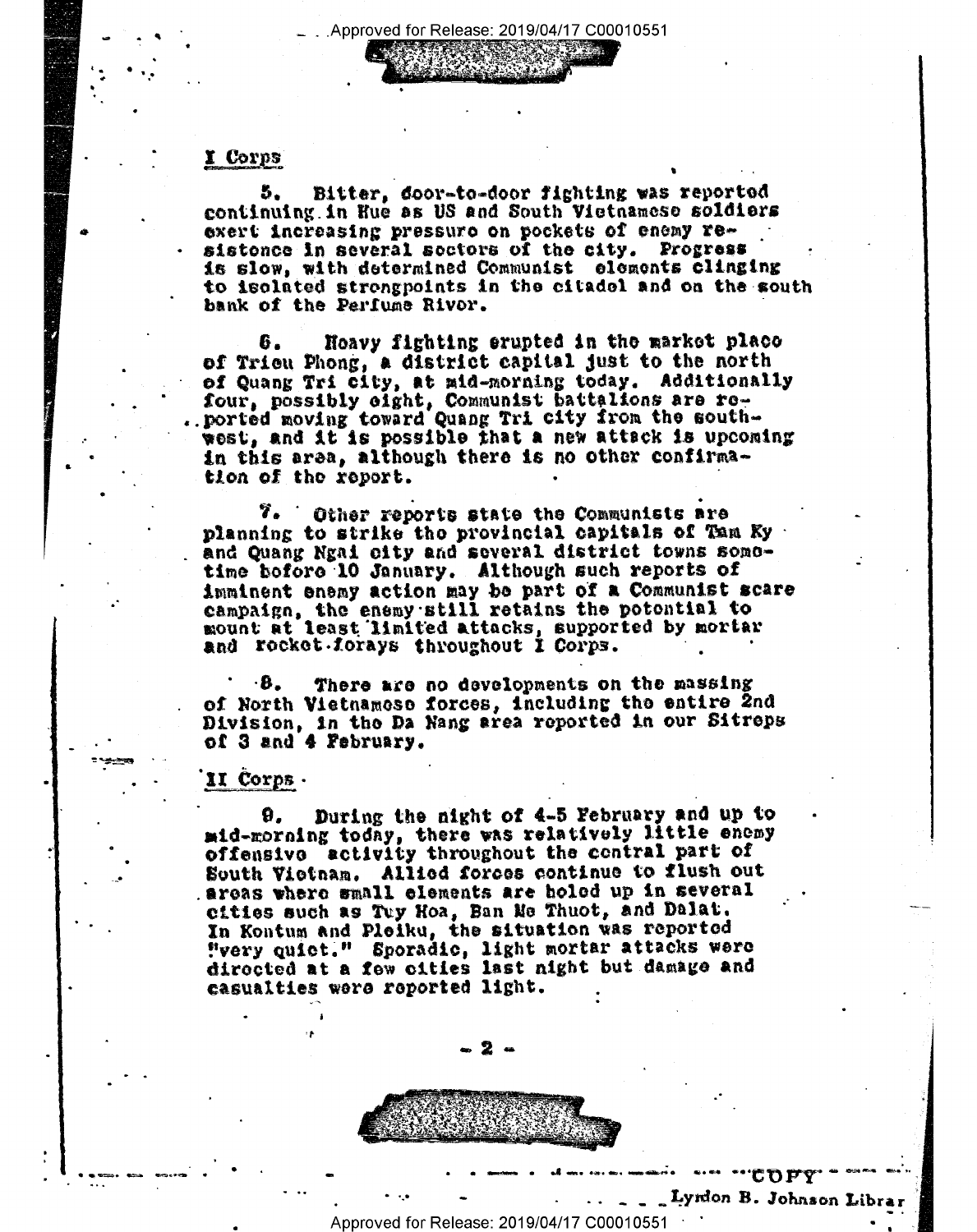Approved for Release: 2019/04/17 C00010551

Communist military forces in the western highlands, under the direction of the B-3 Front, continue to pose a substantial threat to key cities  $1.3(4)(4)$ and major allied outposts there. Three regiments of the North Vietnamese 1st Division have been relocating to the Dak To area in central Kontum Province. This maneuver was further confirmed by two prisoners purportedly from the North Vietnamese 32nd Regiment which, according to the captives, is about to launch a three-pronged attack on Dak To, together with the 66th and 174th regiments. A rocket and mortar attack there on 3 February was reported earlier. Other Communist main force units remain active in the vicinity of Kontum and Pleiku cities, and another major round of fighting could develop there.

#### III Corps

No new attacks were reported in the III 11. Corps area last night or early this morning.

Saigon

 $12.$ 

 $1.3(4)(4)$ 

The heaviest Iighting last night was in Cholon, the Chinese quarter in the southwest corner of the capital, but firing incidents have boon reported in nearly every. section.

US intelligence sources in Saigon feel that a relatively small number of Viet Cong are responsible for the most recent terrorist activities. At noon on 5 February (local Vietnam time) US officials estimated that less than 100 Viet Cong "action agonts" remained in the city with probably three-four battalions on the boundaries of the western precincts.

Strong enemy main forces, in addition, still . 14. appear to be deployed within striking range of the capital. There is further evidence that the Viet Cong 9th Division has moved towards Saigon from northwest III Corps, a movement which was reported earlier based on captured documents **All Advances** 



 $COPY$ Lyndon B. Johnson Library

يمارية

Approved for Release: 2019/04/17 C00010551